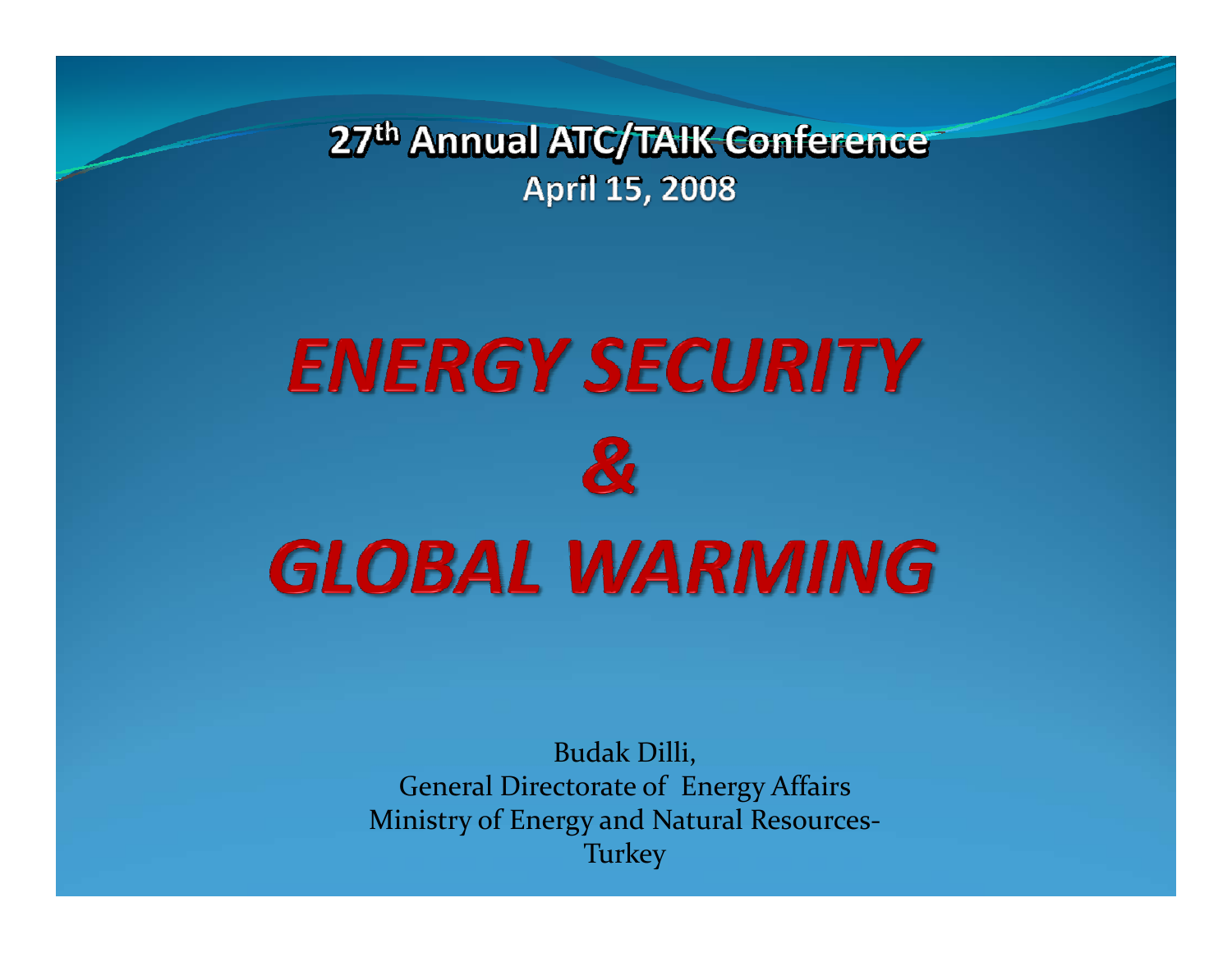**The Reference Scenario: World Primary Energy Demand**



*Global demand grows by more than half over the next quarter of <sup>a</sup> century, with coal use rising most in absolute terms (IEA‐WEO 2006)*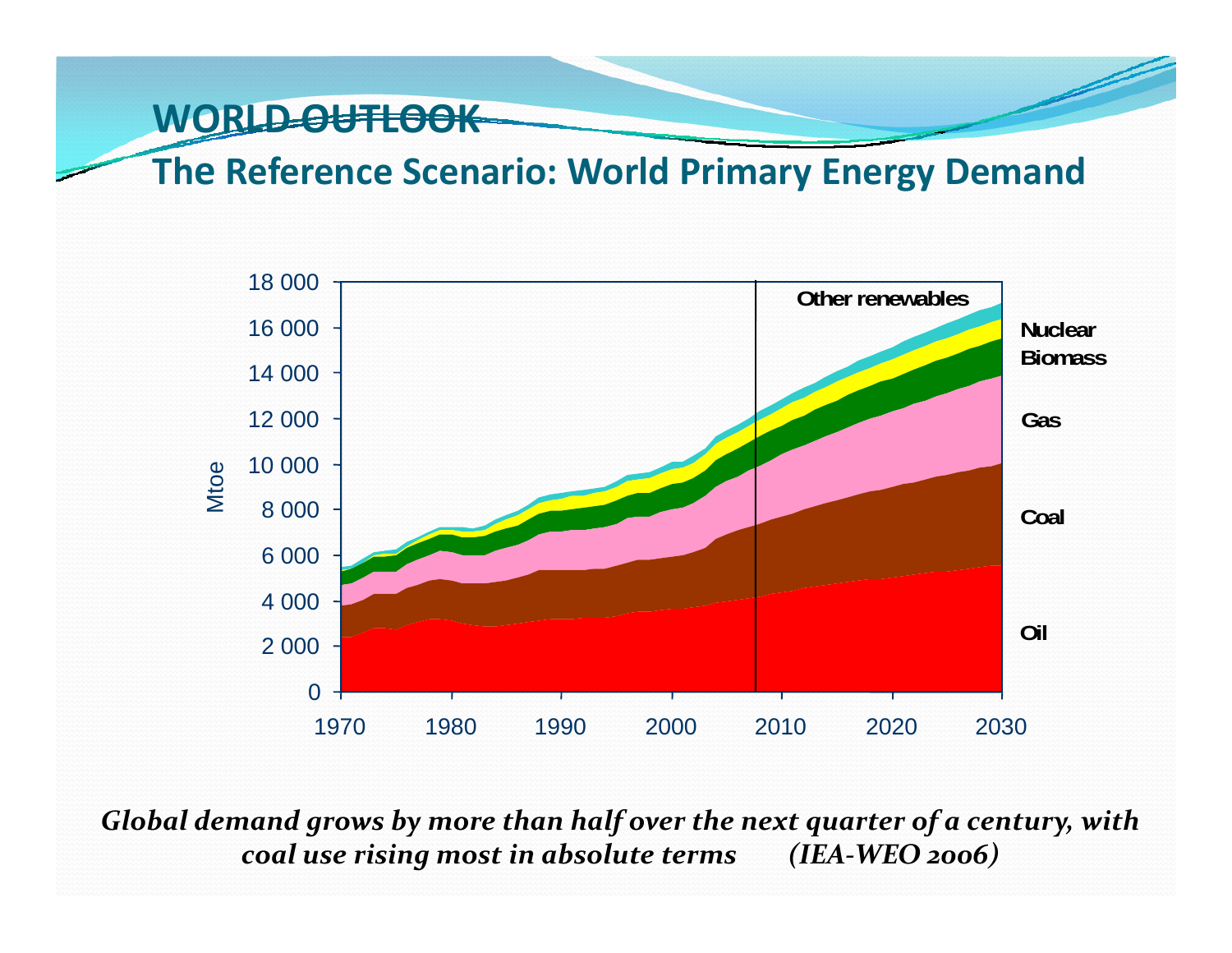#### **Reference Scenario: Energy‐Related CO2 Emissions by**

**Fuel**



*Half of the projected increase in emissions comes from new power stations, mainly using coal & mainly located in China & India*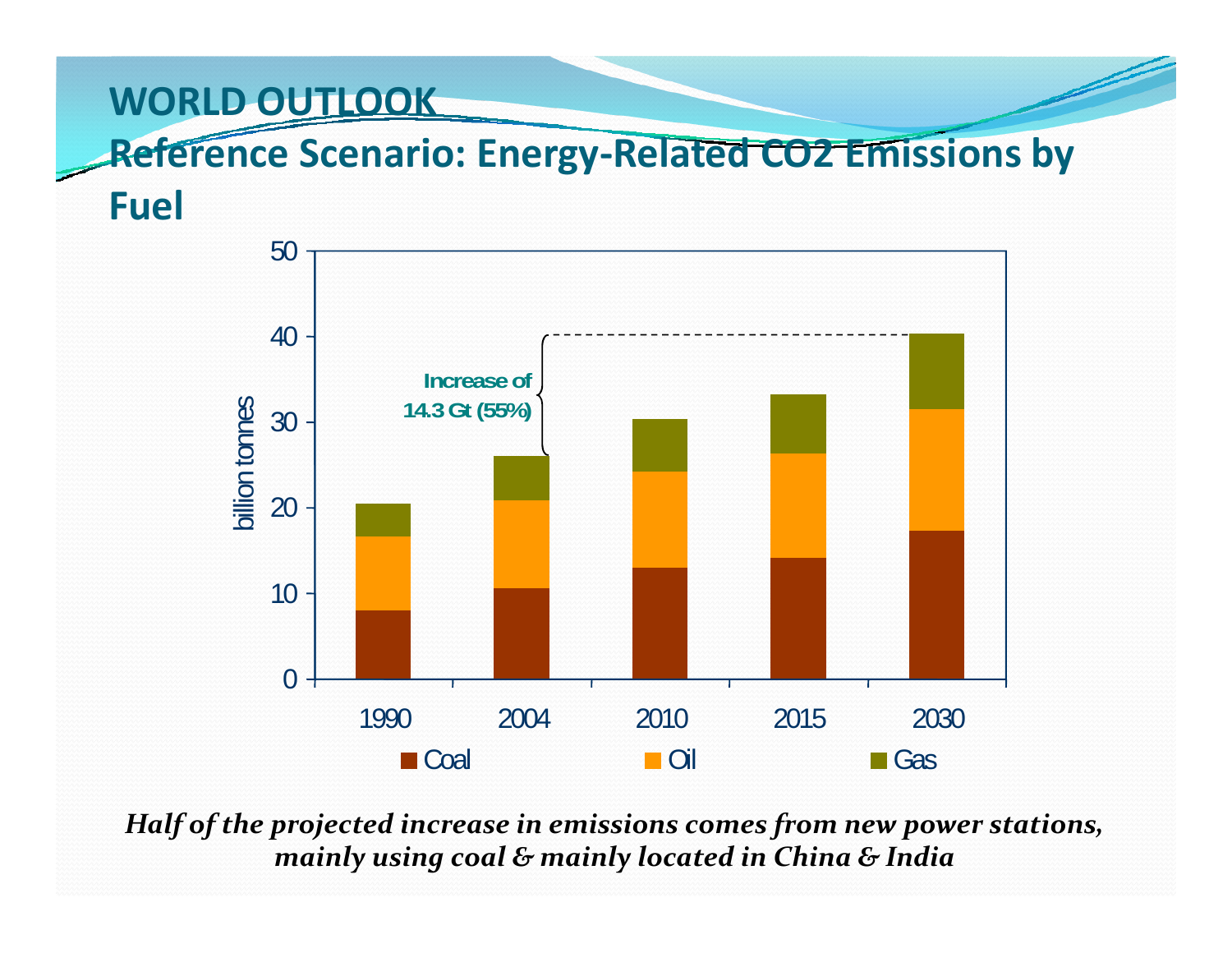### **Reference Scenario:Energy‐Related CO2 emissions by Region**



*China overtakes the US as the world's biggest emitter before 2010, though its per capita emissions reach just 60% of those of the OECD in <sup>2030</sup> (IEA)*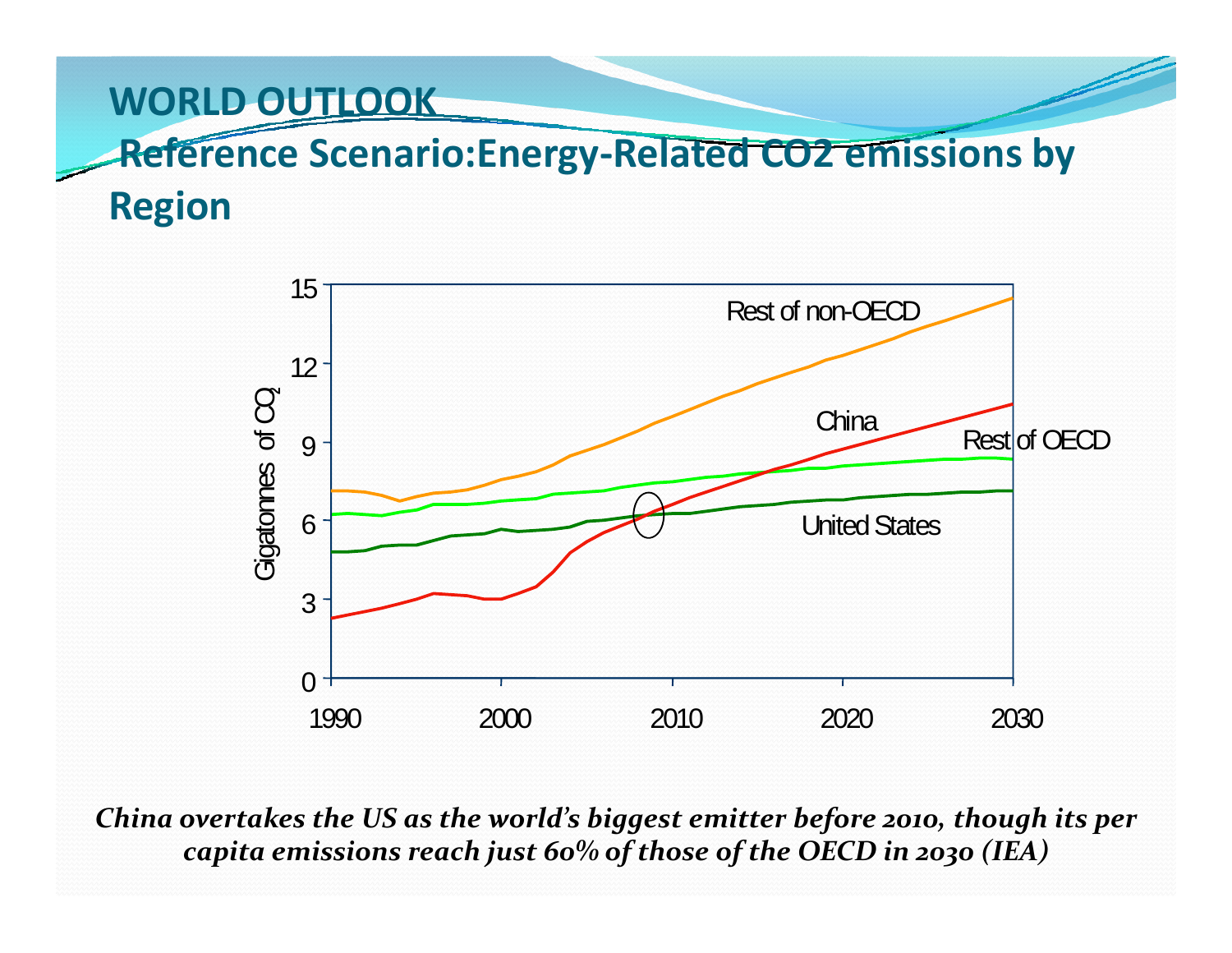#### **Reference Scenario: Cumulative Investment, 2005‐2030**



*Investment needs exceed \$20 trillion – \$3 trillion more than previously projected, mainly because of higher unit costs*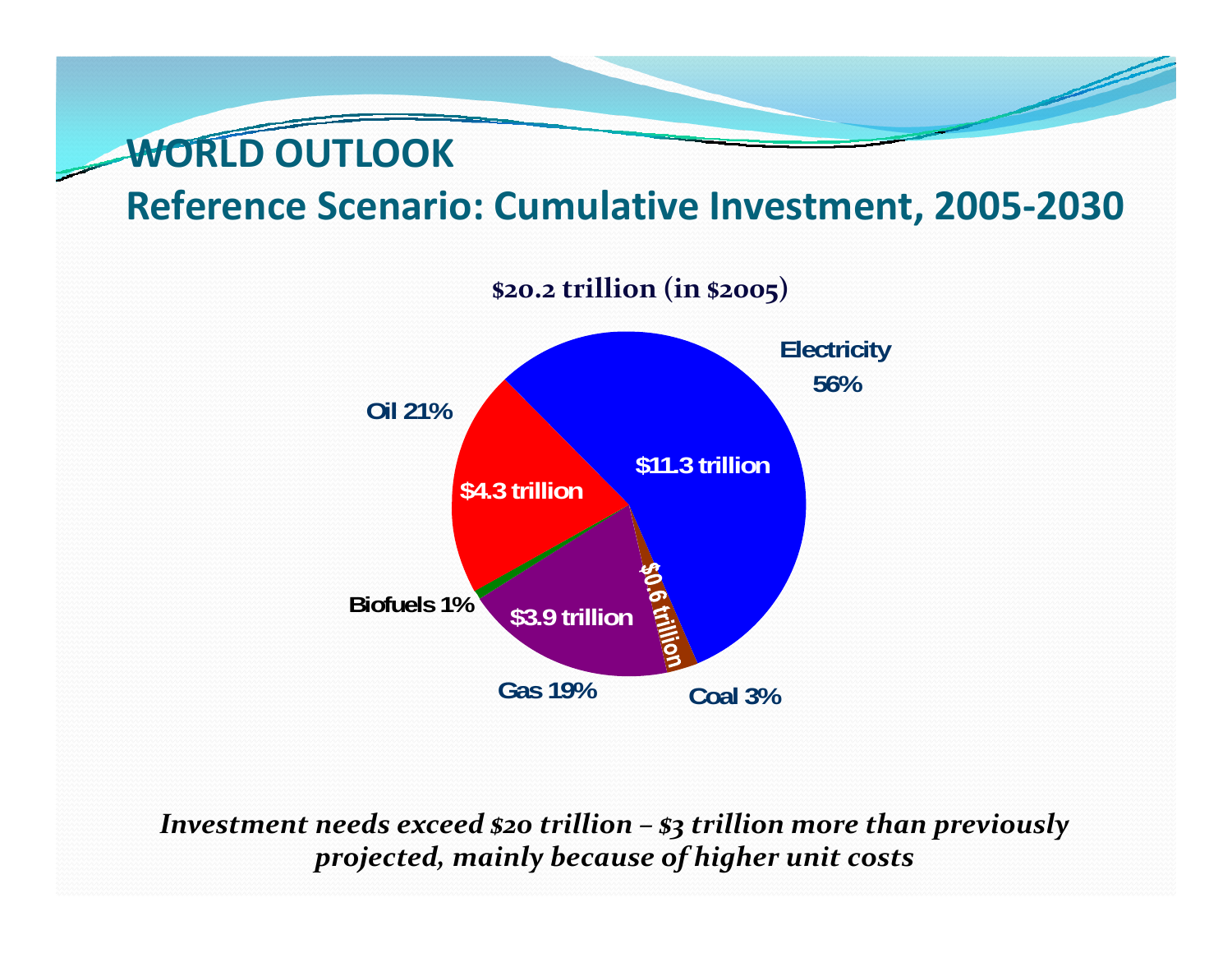

- y **TWO ALTERNATIVES:** 
	- y **UNDER-INVESTED, VULNERABLE AND DIRTY,**
	- y **ADEQUATELY-INVESTED, COMPETITIVE AND CLEAN**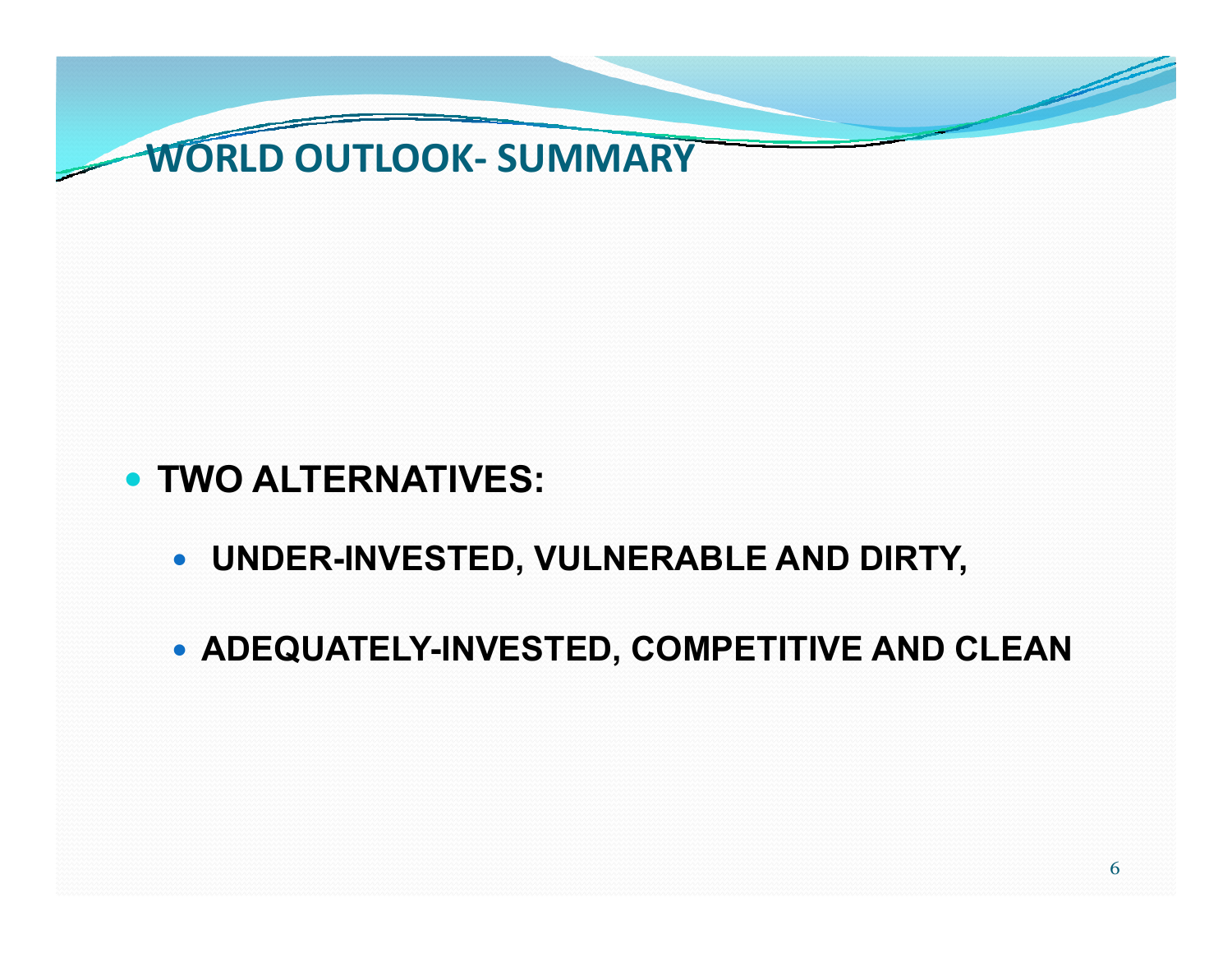

- TO HAVE SUFFICIENT ENERGY TO COPE WITH THE INCREASING DEMAND IN AN ENVIRONMENTALLY SUSTAINABLE MANNER.
- THE ENERGY RELATED EMISSIONS IS NOT A LOCAL OR NATIONAL PROBLEM: *CLIMATE CHANGE*
- THE PROBLEMS OF DEVELOPING COUNTRIES:
	- FASTER INCREASE, MORE ENERGY NEED, MORE EMISSIONS, EVEN MORE FINANCE NEEDED FOR EMISSION REDUCTION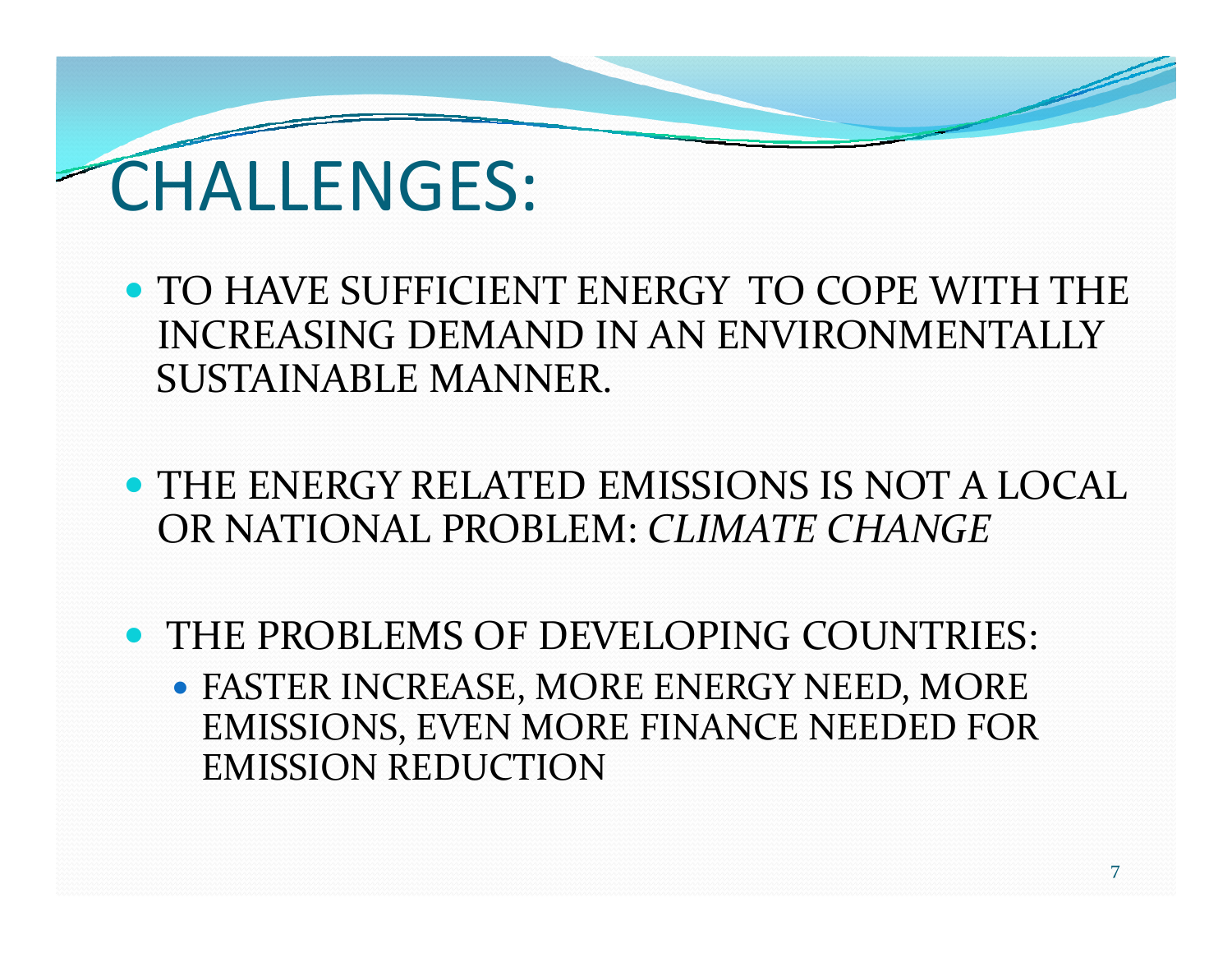### Emission Reduction



#### *YES, BUT THE COST OF EMISSION REDUCTION ???*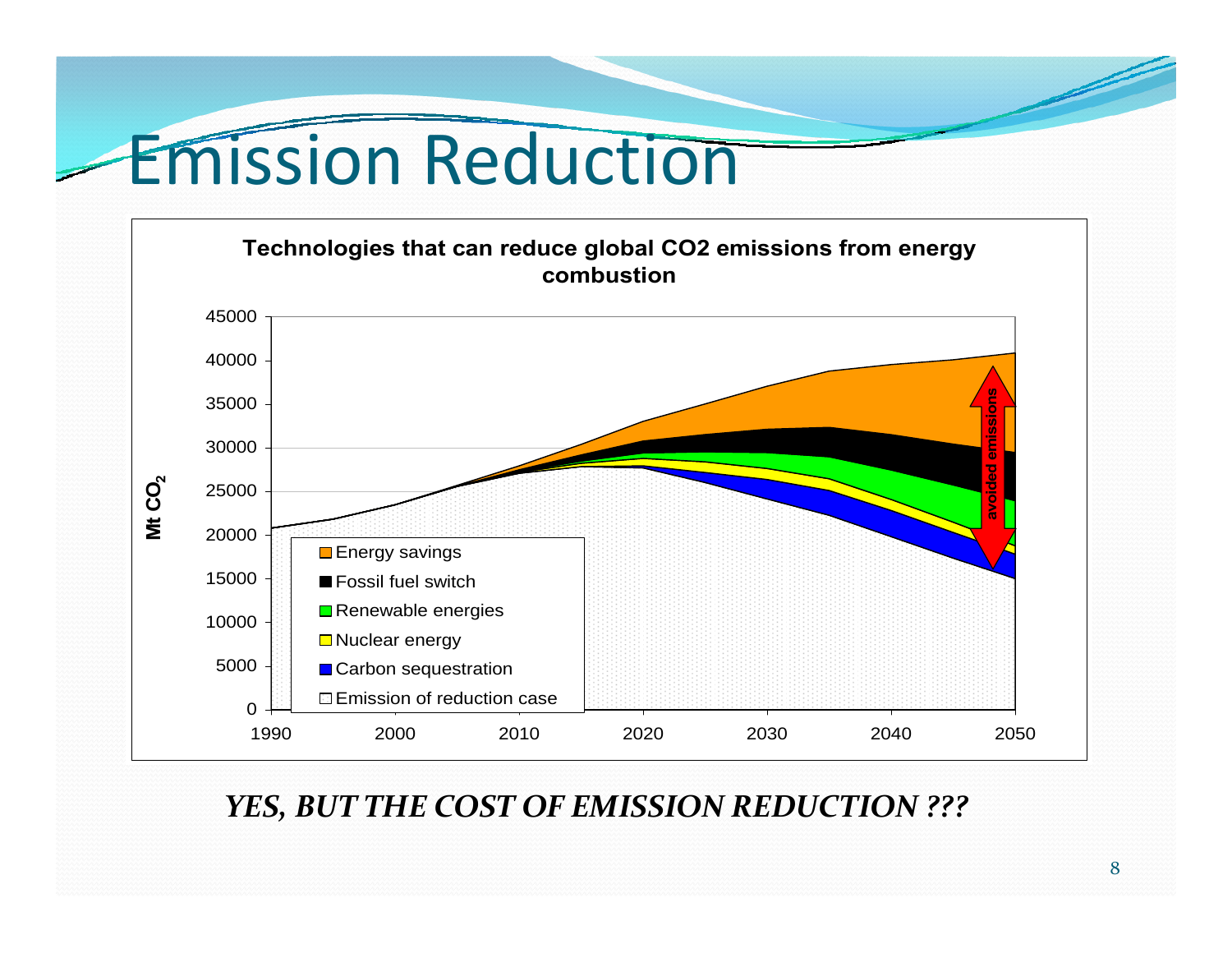### **WHAT DEVELOPMENTS WILL MAKE THE DIFFERENCE ?**

#### **• EFFICIENCY**

#### y **MORE RENEWABLE ENERGY**

#### y **CLEAN COAL TECHNOLOGIES**

#### **• HYDROGEN**

#### **• NUCLEAR**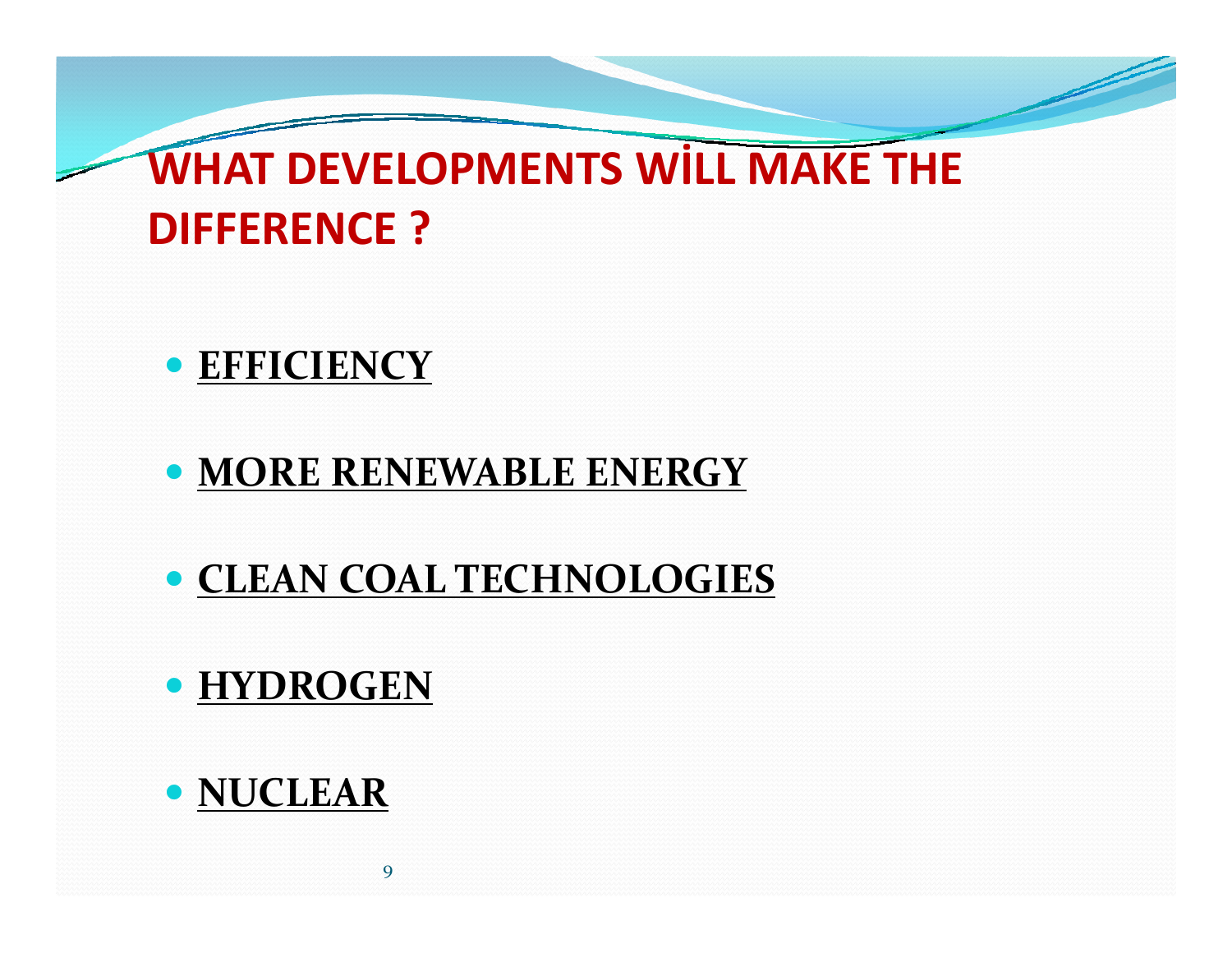

### Main Characteristics Of Energy Sector

- High demand increase rate
- High investment requirement
- Import Dependency
- High Energy Intensity
- Low Efficiency
- High efficiency gain potential
- Considerable potential of renewable sources
- **Emerging Market**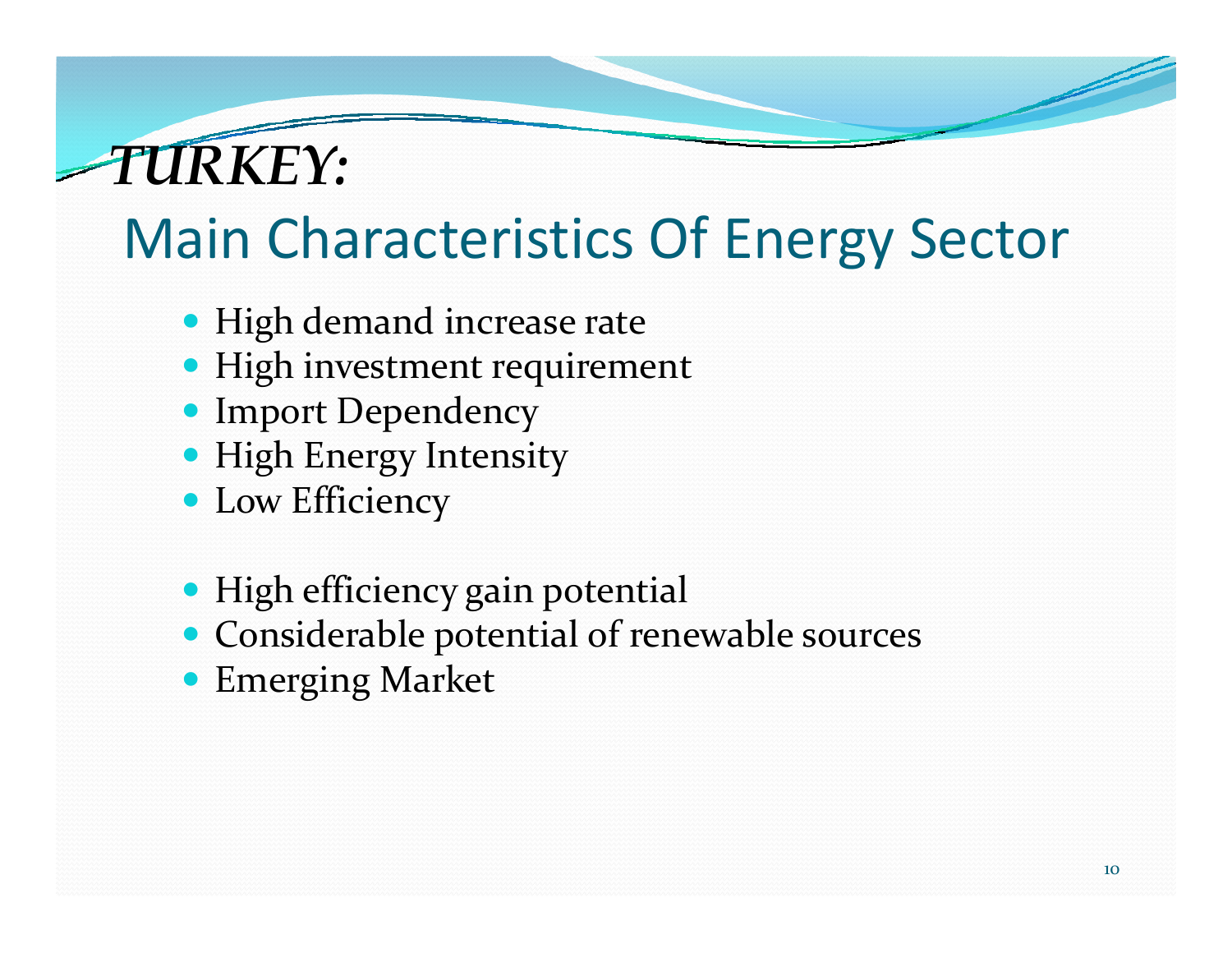#### *TURKEY –Primary Energy Demand Projection*

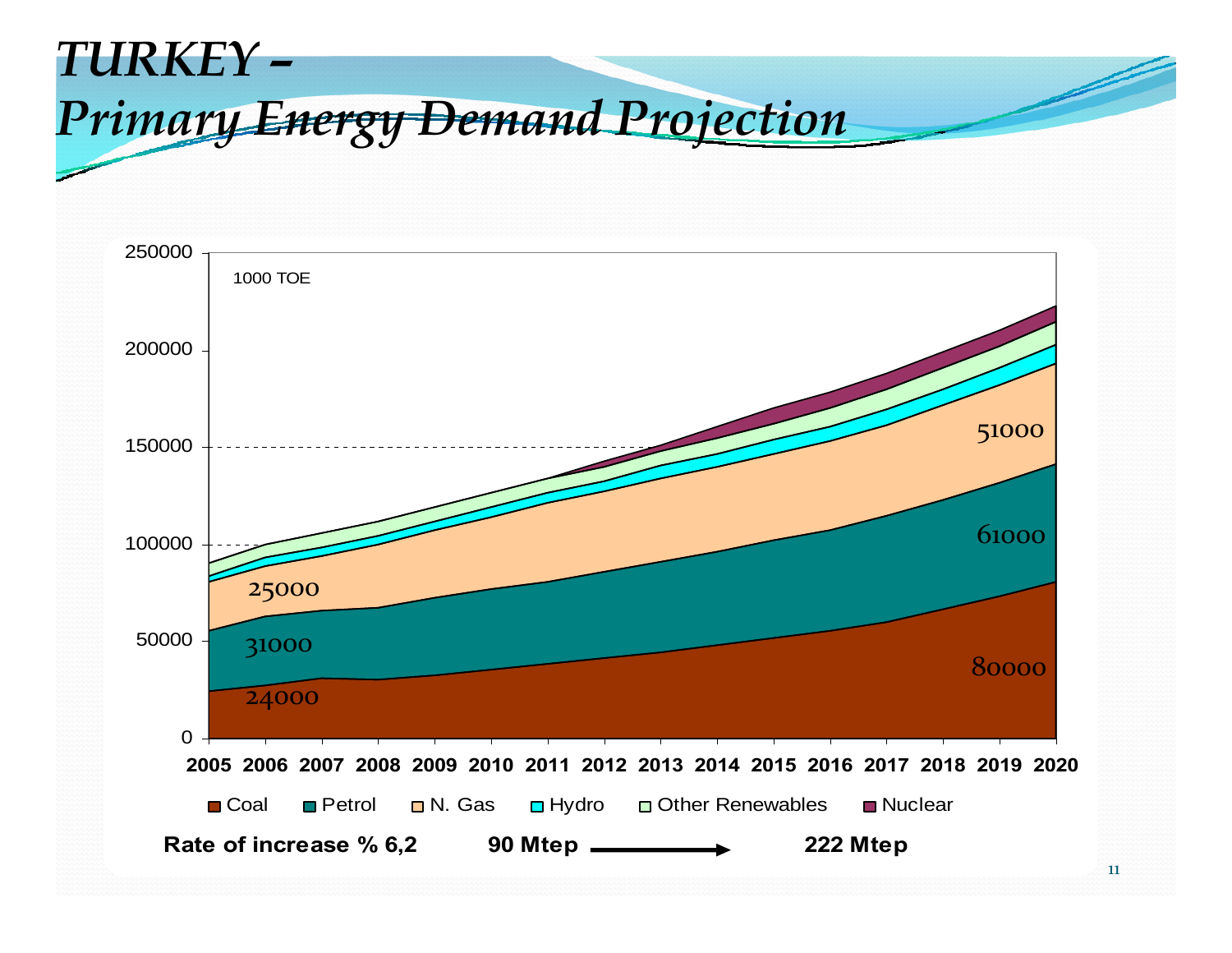#### **INCREASING CONSUMPTION**

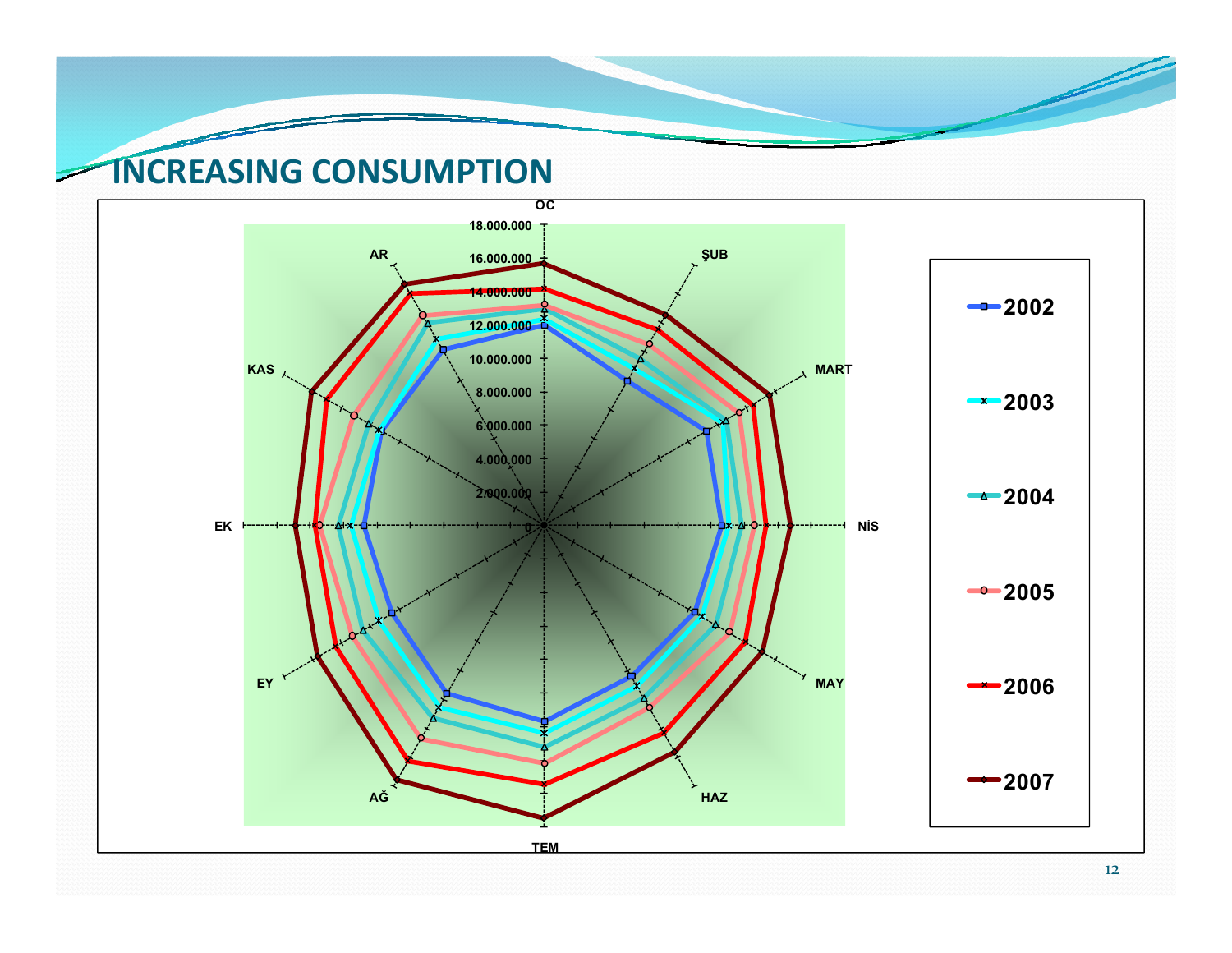### *TURKEY-Electrical Energy Demand Projection (2006-2020)*

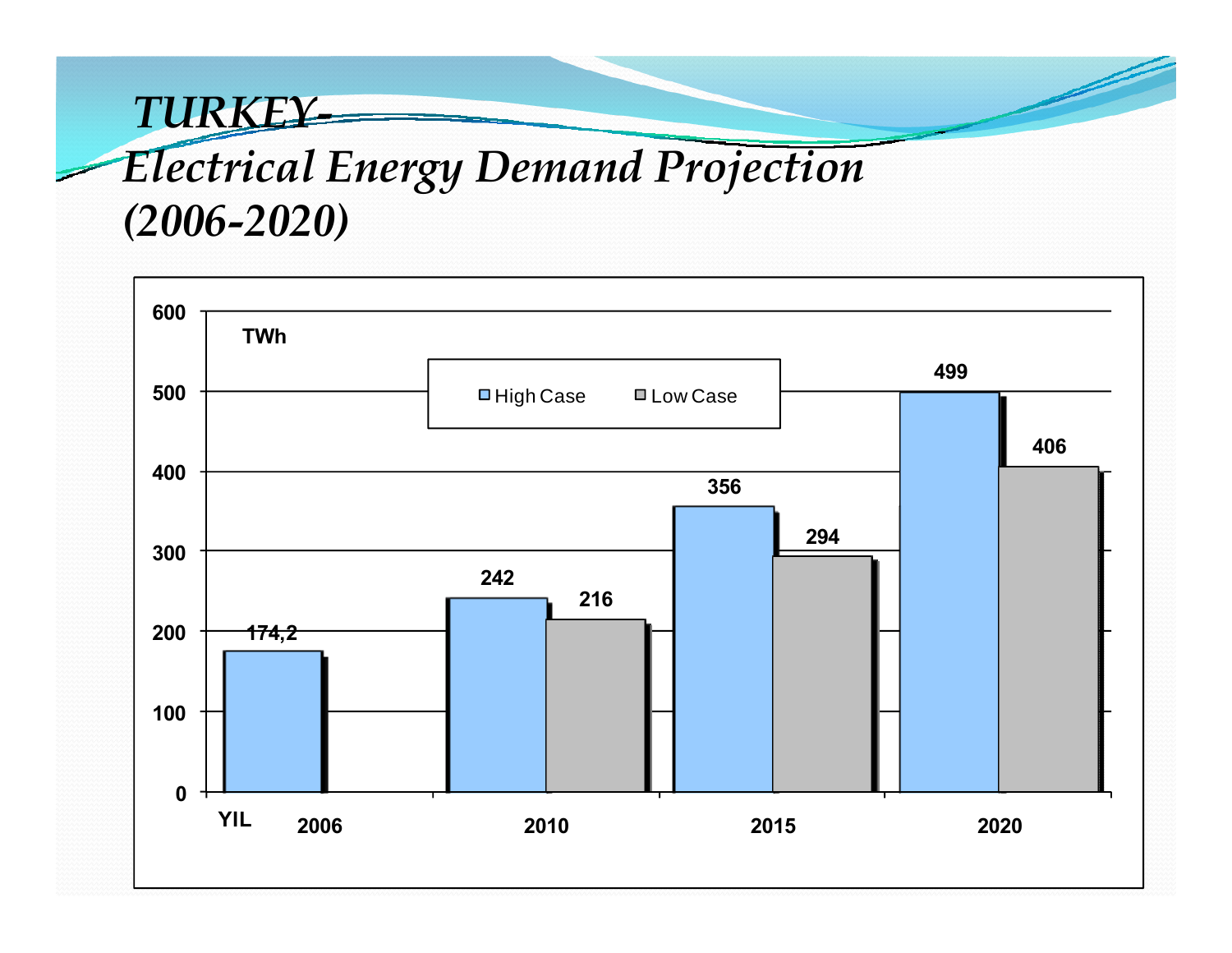



**(Kaynak: IEA)** *Enerji İşleri Genel Müdürlüğü*<sup>14</sup>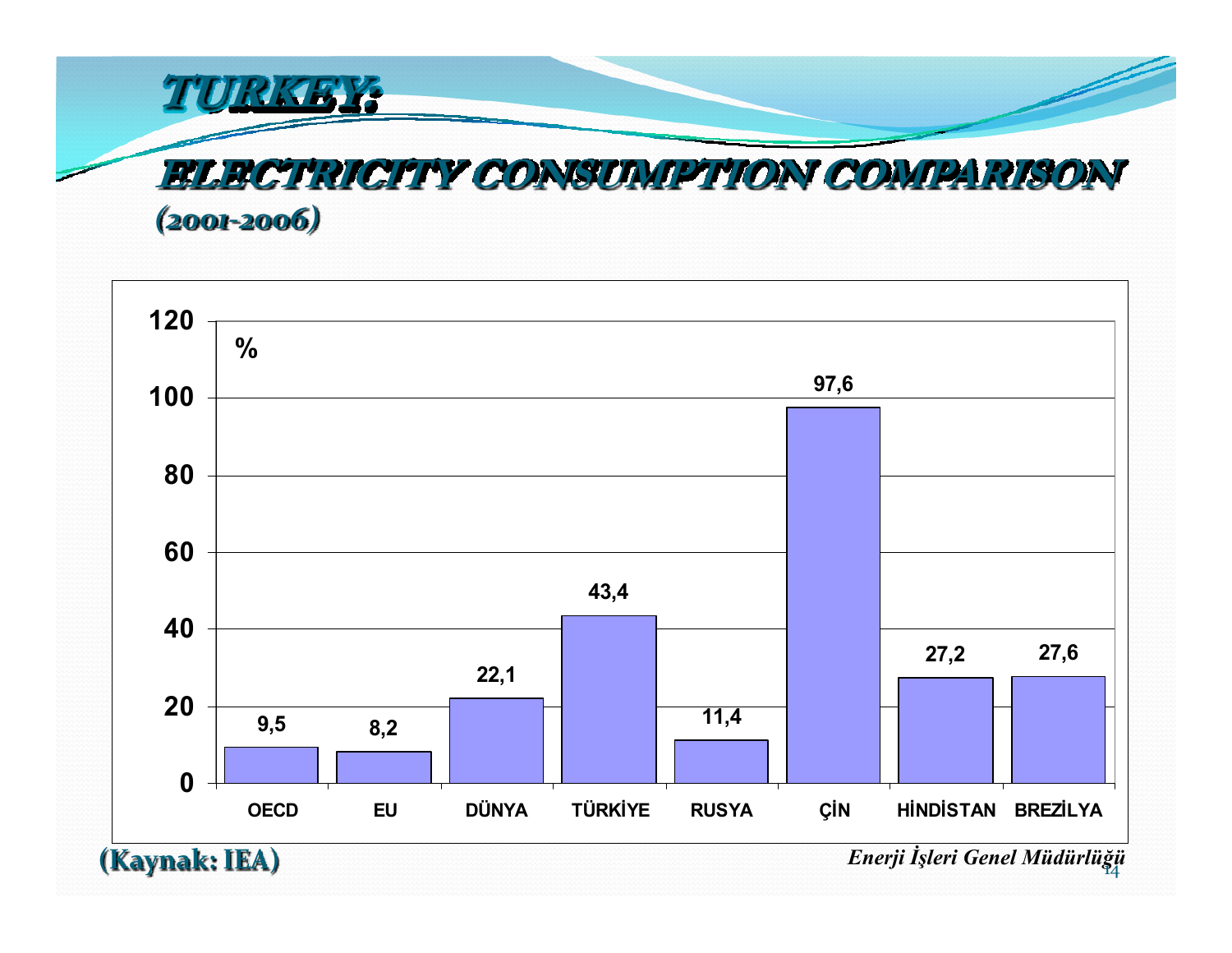#### **‐2004 % INCREASE IN ELECTRICAL ENERGY CONSUMPTION**

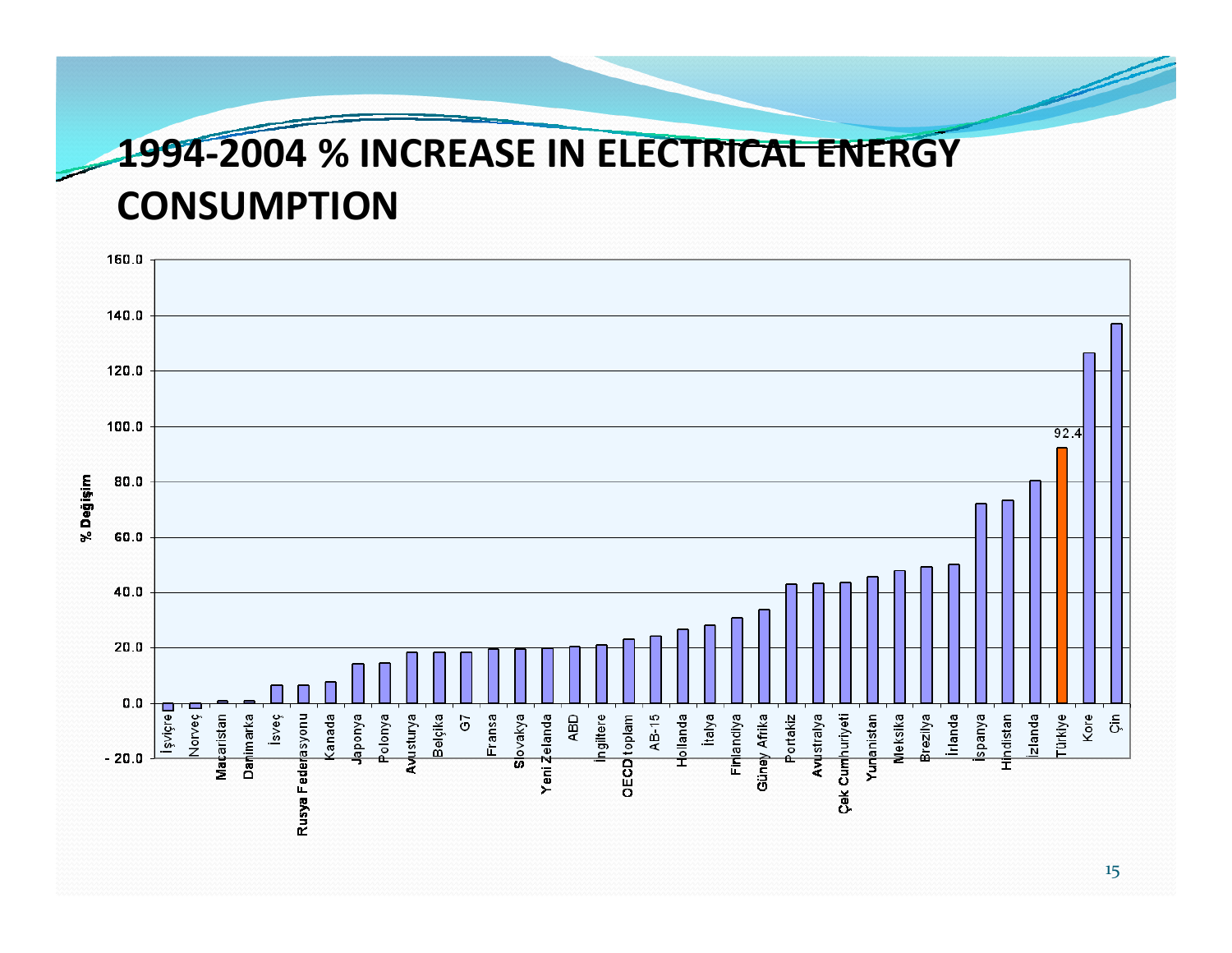

### **New capacity requirement (2020)**

• <sup>~</sup> 56.000 MW additional capacity need

Low scenario

• <sup>~</sup> 40.000 MW additional capacity need

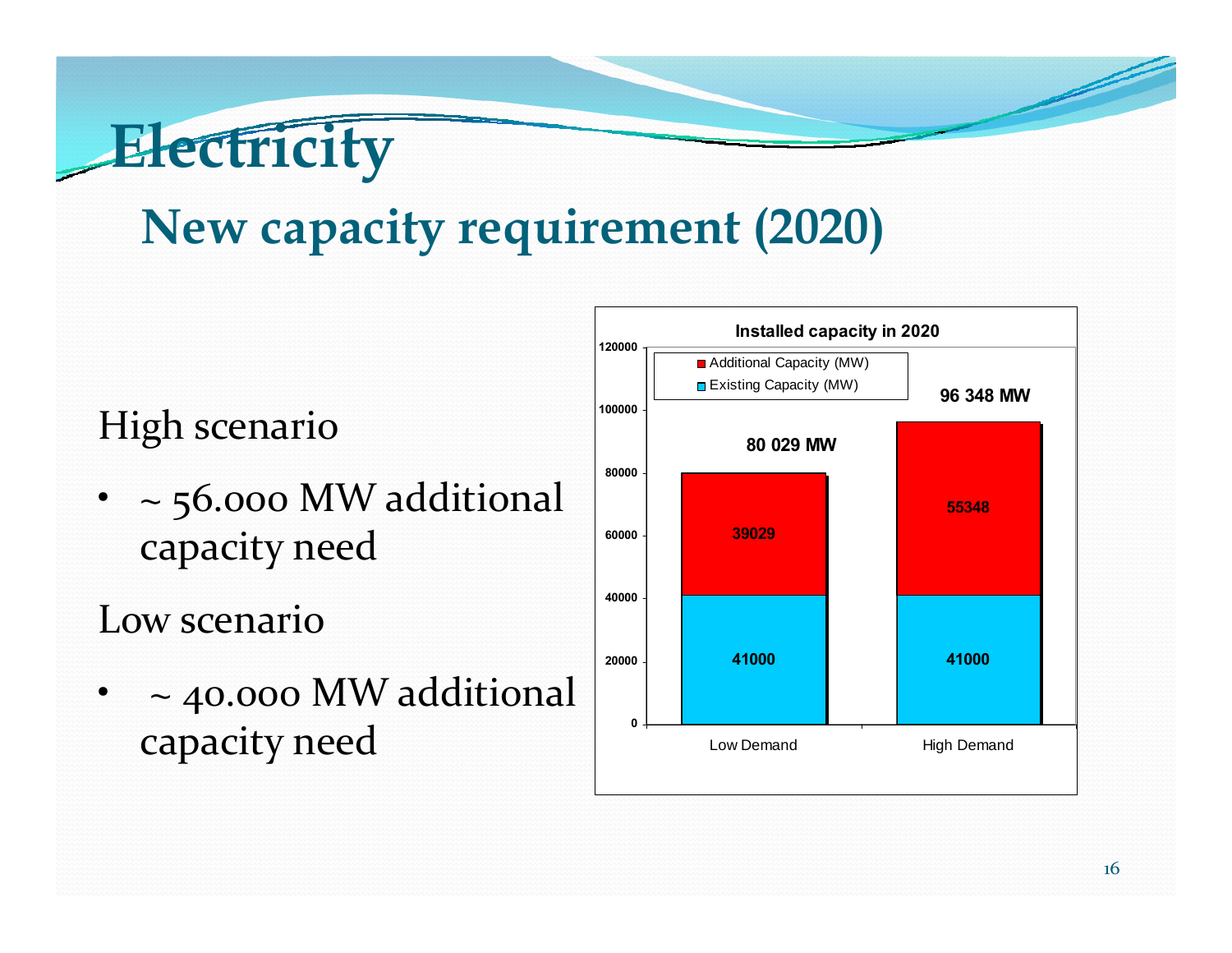## Investments in Energy Sector

- Estimation up to 2020:
	- Power Generation, Transmission, Distribution

 $\sim$ 105 Billion \$

- y Natural Gas…………………………...2,5 Billion \$
- y Coal…………………………………….5 Billion \$
- y Petroleum……………………………..16 Billion \$
- New Power plants, rehabilitation, Pipelines, Natural gas storage…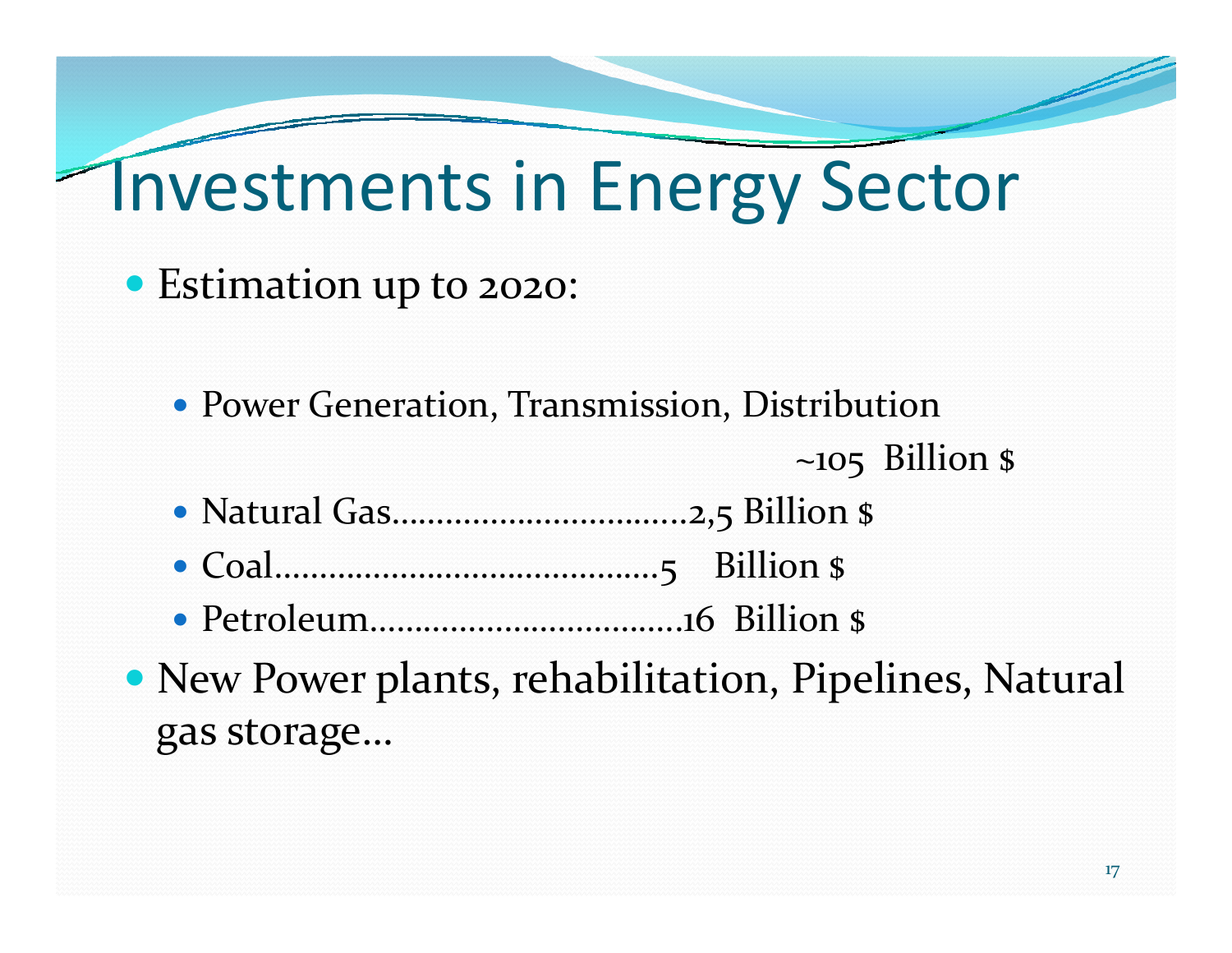### *Import Dependency*





Business As Usual Case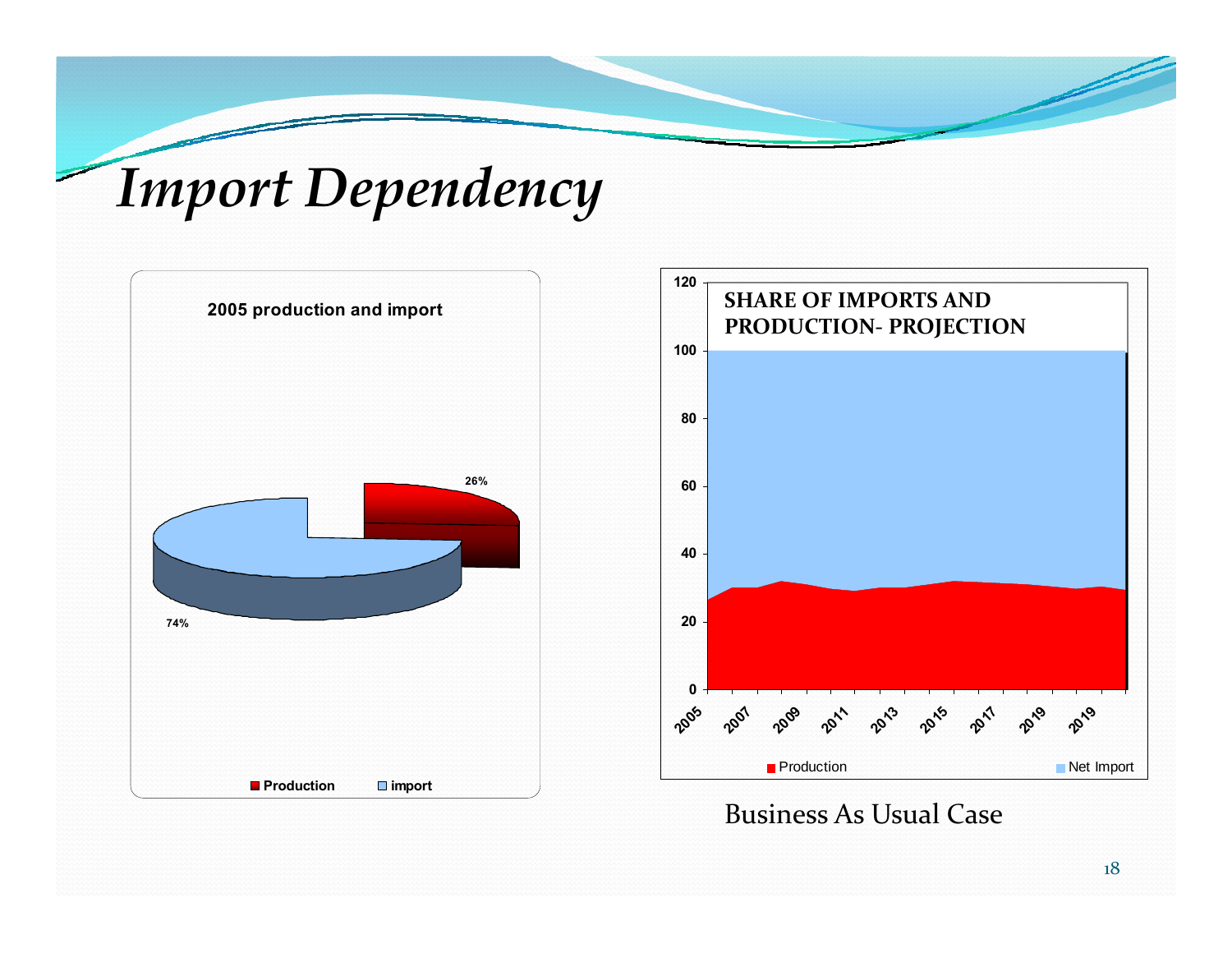#### Energy consumption ‐ Some Comparisons

**Germany- Turkey Primary Energy Consumption (1990-2020) (IEA)**

**Germany-Turkey Electric Generation(1990-2030)**

*kaynak:iea*



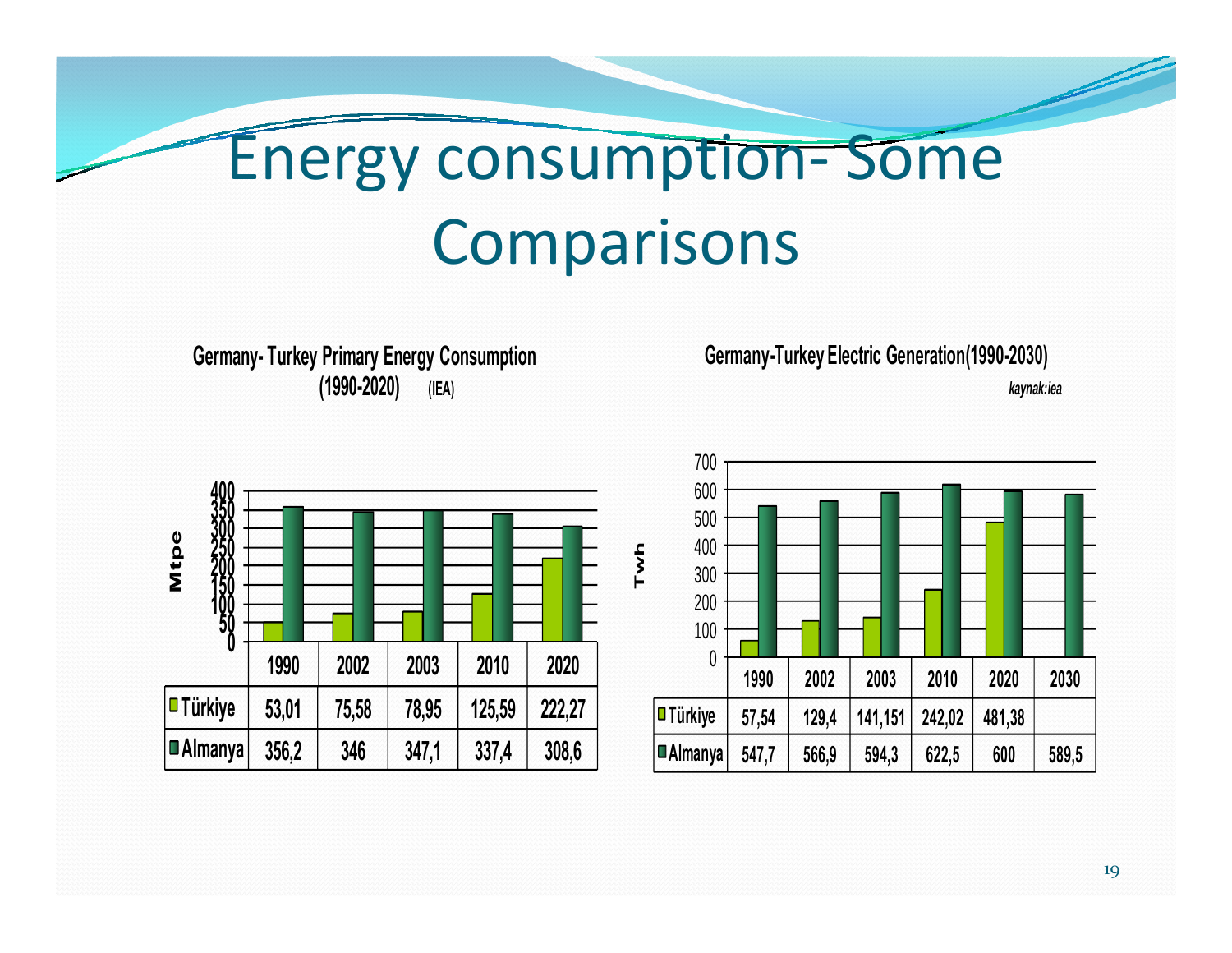## ENERGY AND EMISSIONS:

|               | <b>GROSS</b><br><b>CONSUMPTION</b> | <b>Emission</b><br>(millon ton<br>$CO2-eq$ ) | Emission<br>per Capita |
|---------------|------------------------------------|----------------------------------------------|------------------------|
| 1990          | 57,5                               | 170,1                                        | 3,03                   |
| 2004          | 150,7                              | 296,6                                        | $4,13(*)$              |
| $\frac{0}{0}$ | 162                                | 74                                           | 36                     |

**(\*)World Average: 4.24 , OECD Average: 15.<sup>6</sup>**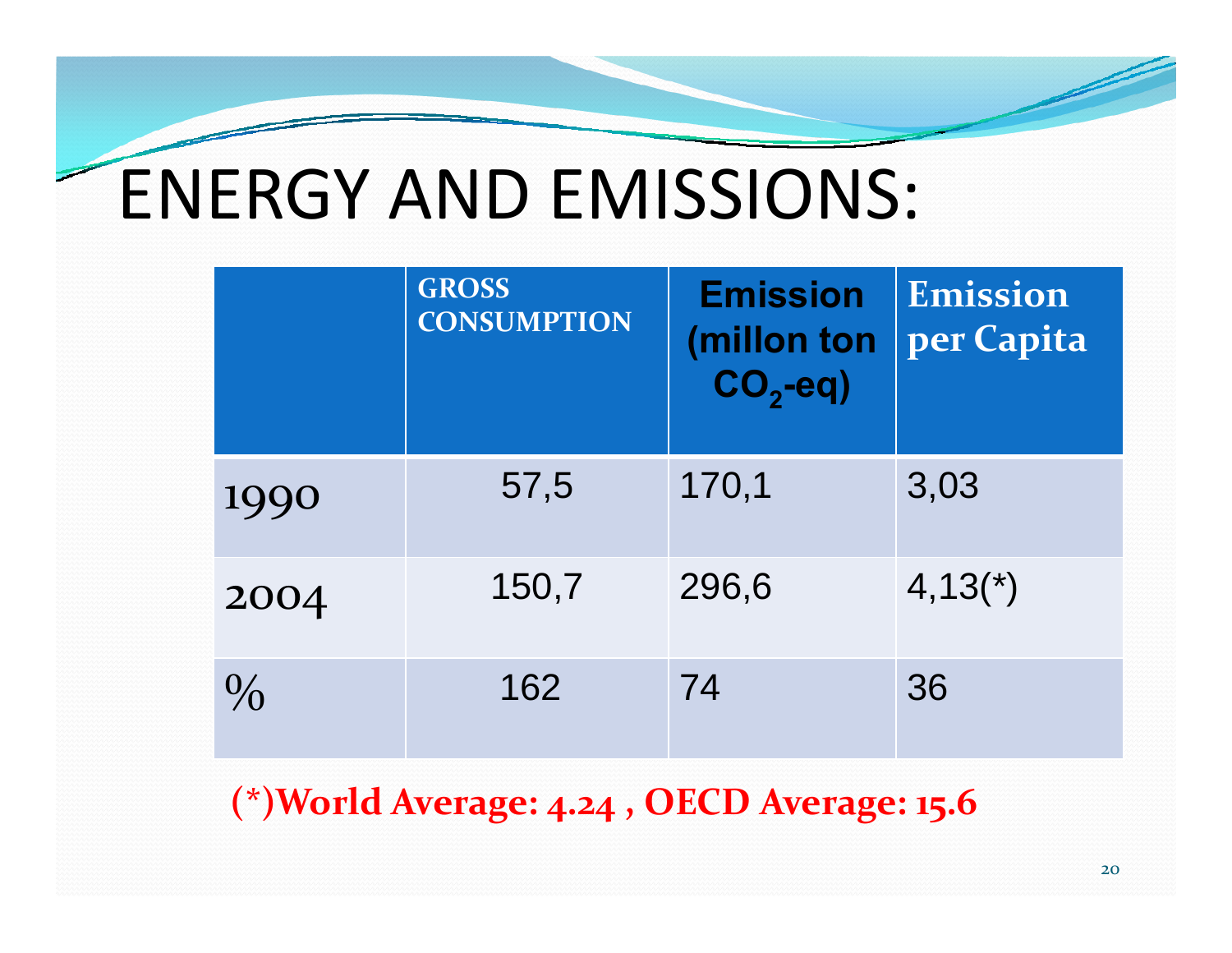## EMISSION SCENERIOS:

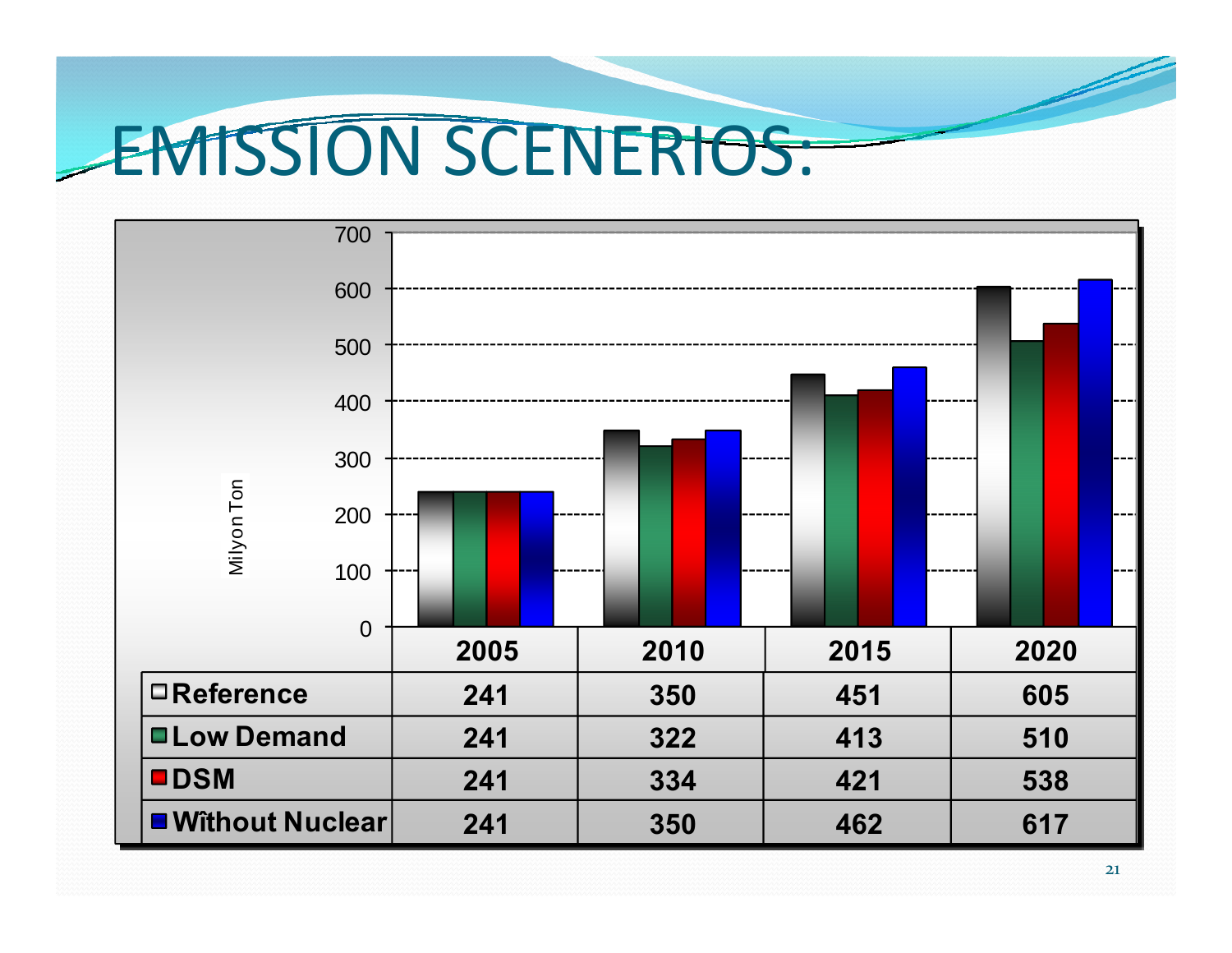# **POLICIES**

- Energy security
	- New investments to cope with increasing demand
	- Reduce import dependency, diversification
	- Increase the utilisation of Local Sources
	- Establishing Functioning markets based on competition
- **Environmental sustainability :** 
	- Renewable Energy: Wind, Hydro, Geothermal, Solar, Biofuels
	- Clean Coal Technologies, Carbon Capture & Storage
- **•** Efficiency Increase
- Nuclear Energy (5000 MW until 2020)

UNFCC (Turkey became <sup>a</sup> Party in 2004)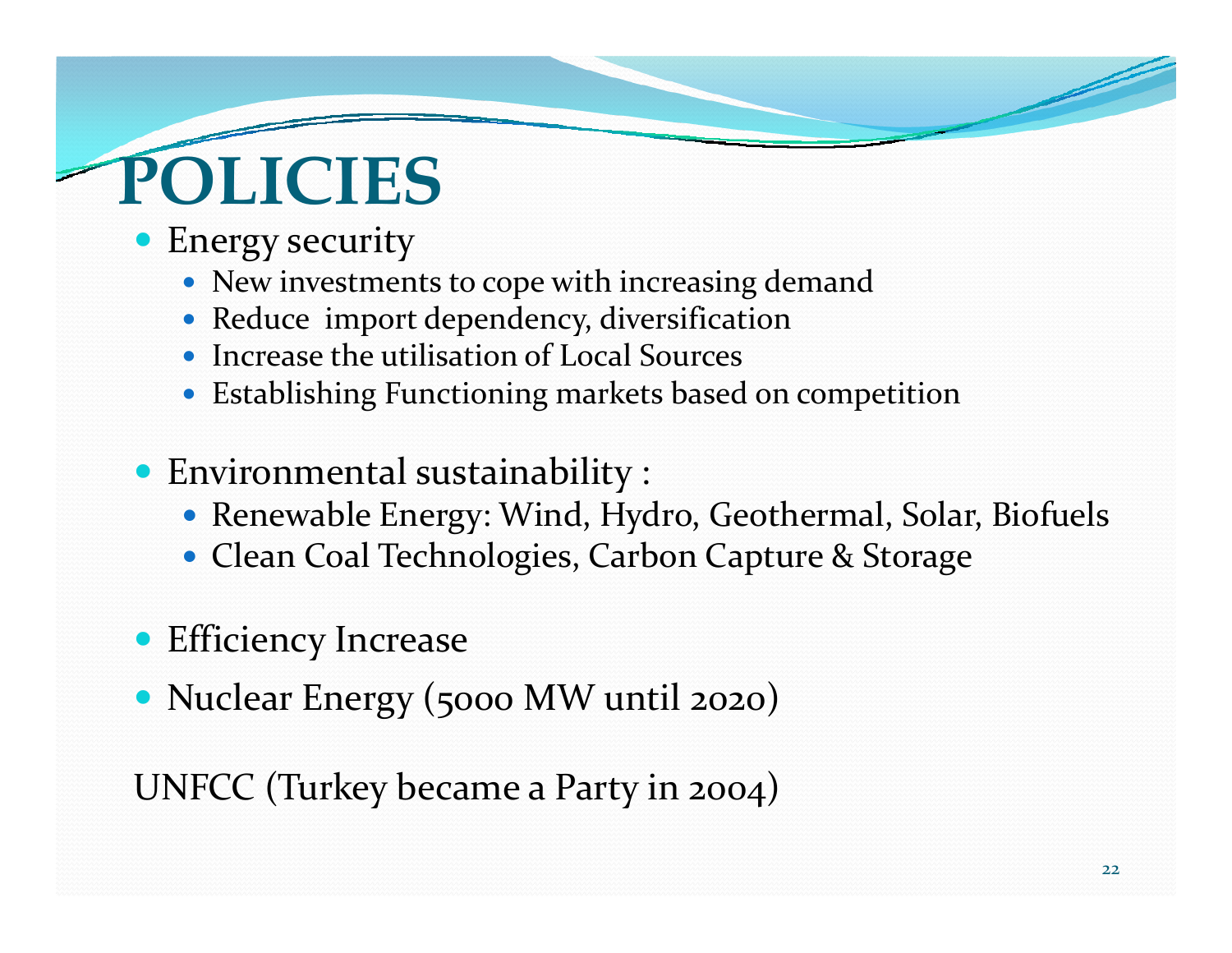## **Renewables**

- Second largest contributor to the primary production
- $\rightarrow$  In 2006 12% of TPES was supplied from renewable sources
- **25%** of total electricity production was from renewable sources (43736 GWh)
- **Aim:** to keep and further increase renewable share in energy balance
	- (80 % increase in supply from renewables until <sup>2020</sup> )
	- Utilization of the remaining hydro resources until 2023
		- 37  $\%$  being utilized at present, 18 $\%$  under construction (Total <sup>35000</sup> MW, Today <sup>13000</sup> MW)
	- > 10 000 MW Additional Wind (Today 250 MW, 500 MW under Construction))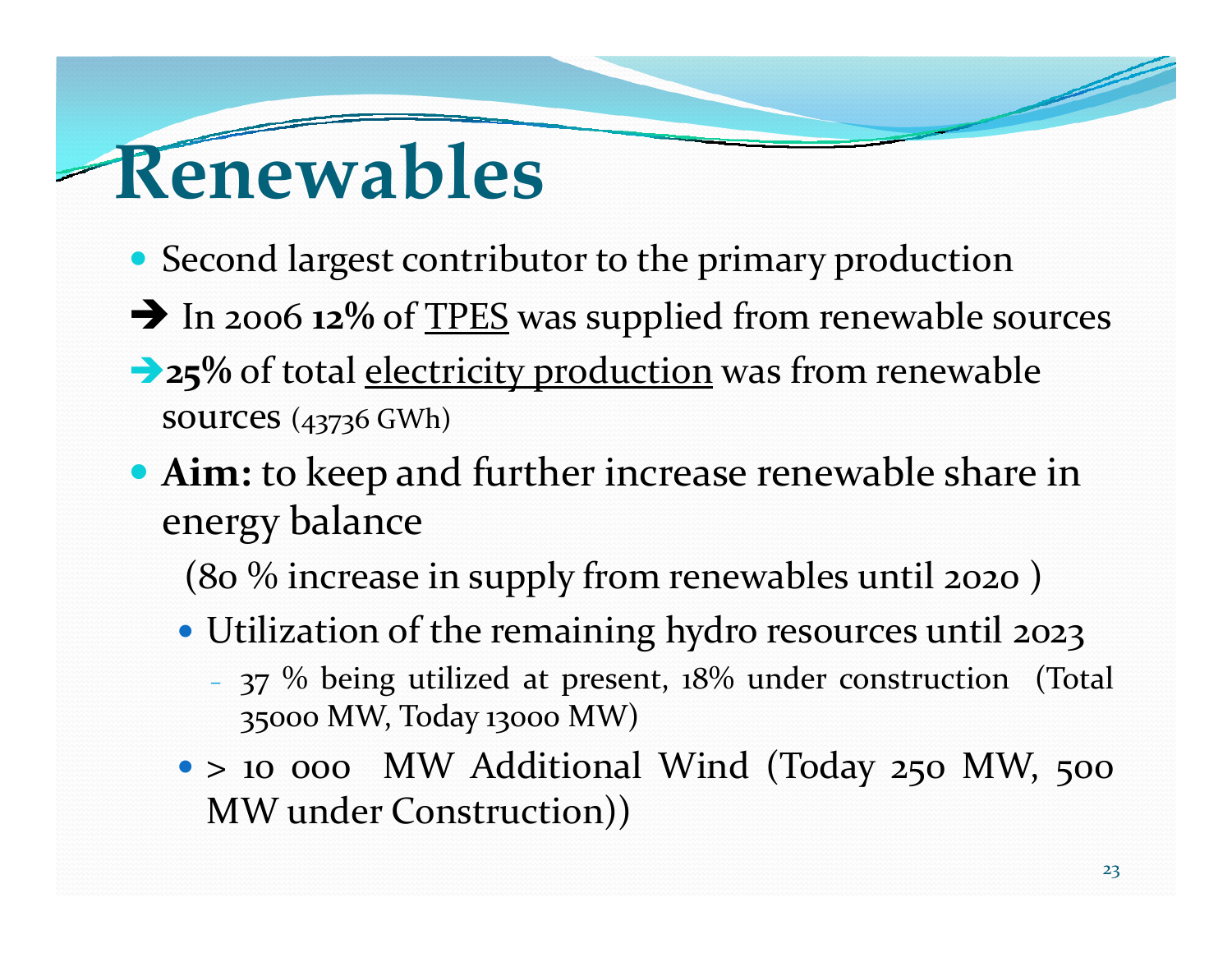**NEW INVESTMENT : LICENCED PROJECTS**

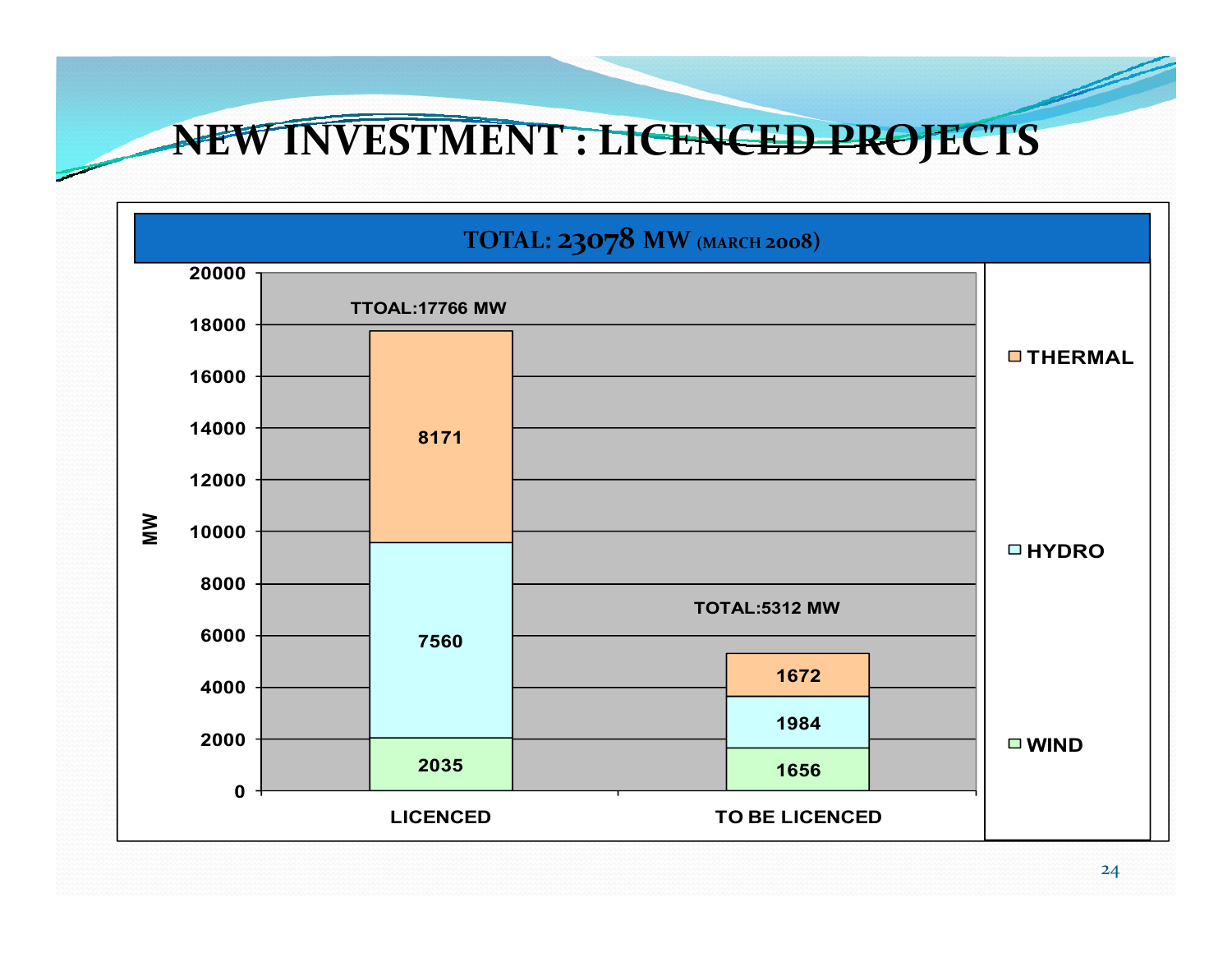**NEW PROJECTS, EXPECTED COMMISSIONING YEARS**